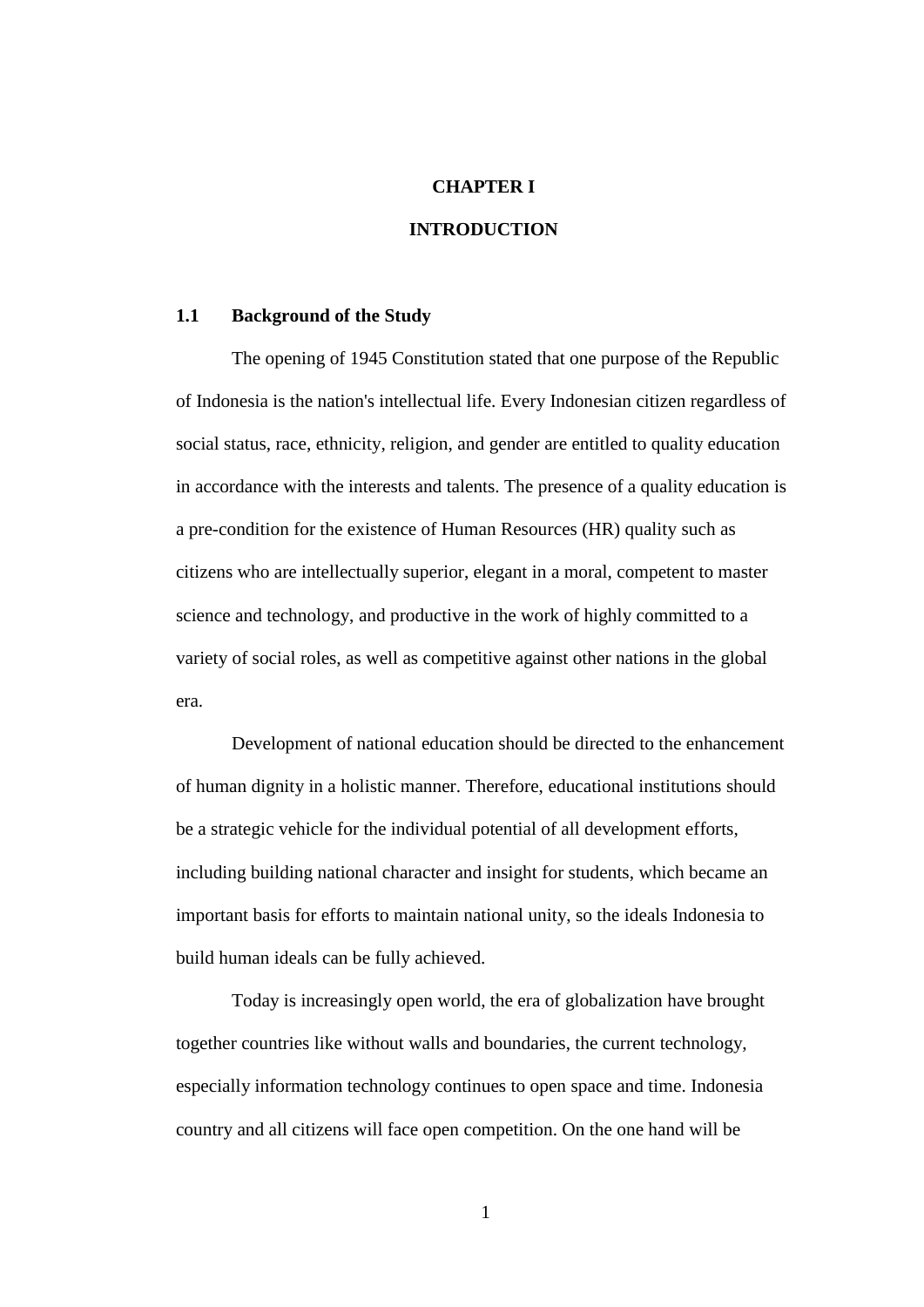opportunities for advancement, but on the other side of each individual citizen to be smart to win the competition. Therefore, the realization of an intelligent human being and competitive Indonesia is absolute and for this purpose should be determined strategies and educational programs are systemic which can be used and a national reference among other efforts to improve the professionalism of the institution.

Related to the problem above, in article 50 paragraph (3) of Law of the Republic of Indonesia No. 20 of 2003 on National Education System mandates: "The government and or local governments conduct at least one unit of education at all levels to be developed into an international educational unit". This was repeated again in government regulation number 19 of 2005 on National Education Standards (SNP) of article 61 paragraph (1) the mention of SBI as follows: "The Government jointly organized local government at least one unit of education in basic education and at least one unit of education in secondary education to be developed into an international educational unit ".

In addition to the reasons mentioned above, Pioneering international organization of primary schools is also based on existentialist philosophy, namely the belief that education should foster the existence of optimum learners through the education process with dignity and pro-change (creative, innovative, experimental), and to develop talent , interests and abilities of learners.

Based on these reasons, it is critical to the government in this case the Directorate of Kindergarten and Primary Education provide direction, guidance and regulation of the elementary schools that have been and will pioneer the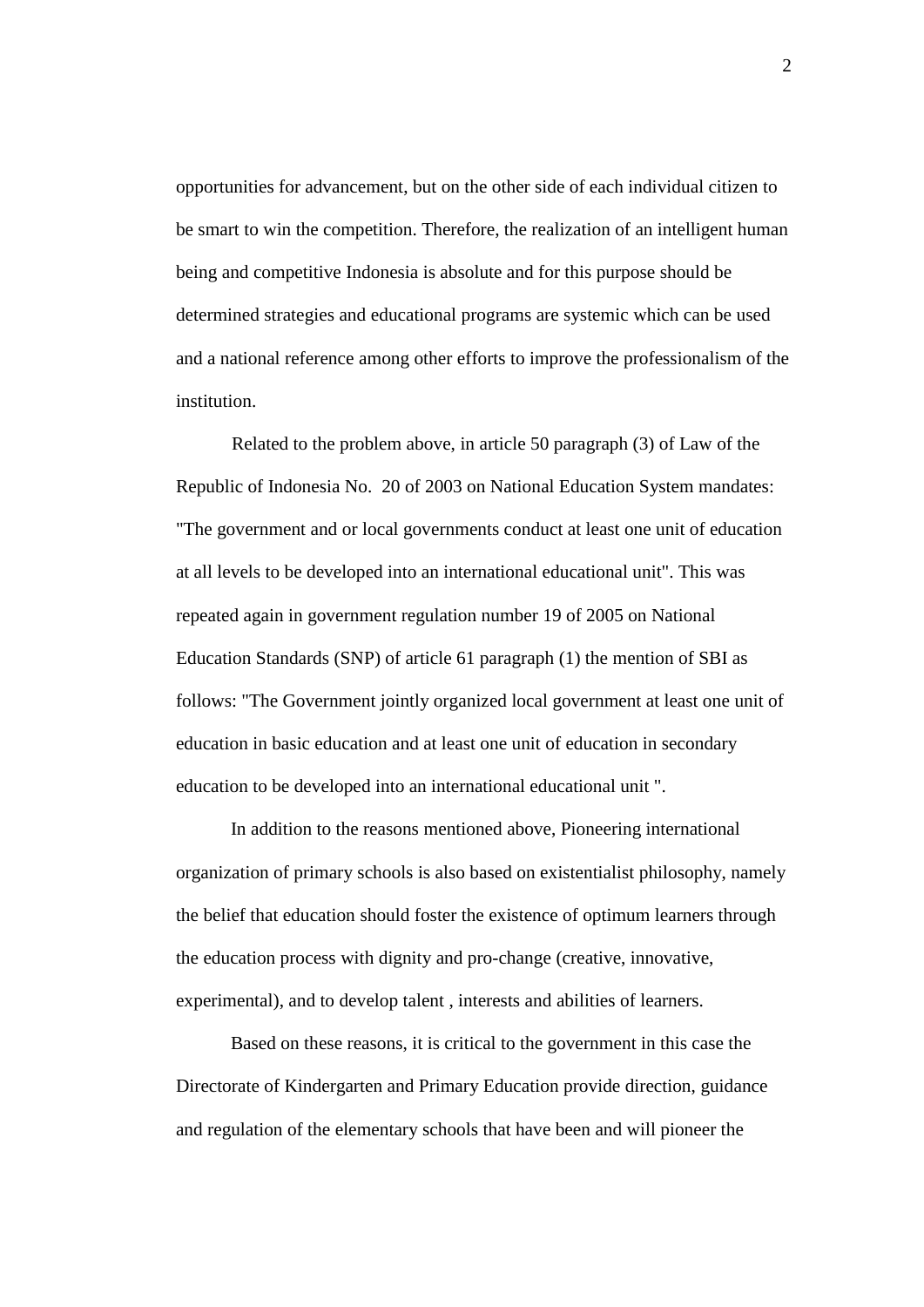international primary school (SD-BI) in order to develop more directed, planned and systematic.

The international curriculum and standard of international education are two among other requirements which must be completed by Pioneer of International Schools. Some obstacles must happen during the progress of the program. Therefore, the researcher will study the implementation of the curriculum, the requirements and the programs that support the implementation of Pioneer of International Schools at Elementary level.

# **1.2 Problem Statement**

Based on the phenomena, this study aims to answer the research questions bellow:

- 1. How do the schools implement Pioneer of International School?
- 2. What programs do the schools have to support Pioneer of International School?

### **1.3 Purpose of the Study**

The aim of the study specifically is aimed at:

- 1. knowing the implementation of RSBI at elementary schools.
- 2. knowing the programs that contribute RSBI at elementary schools.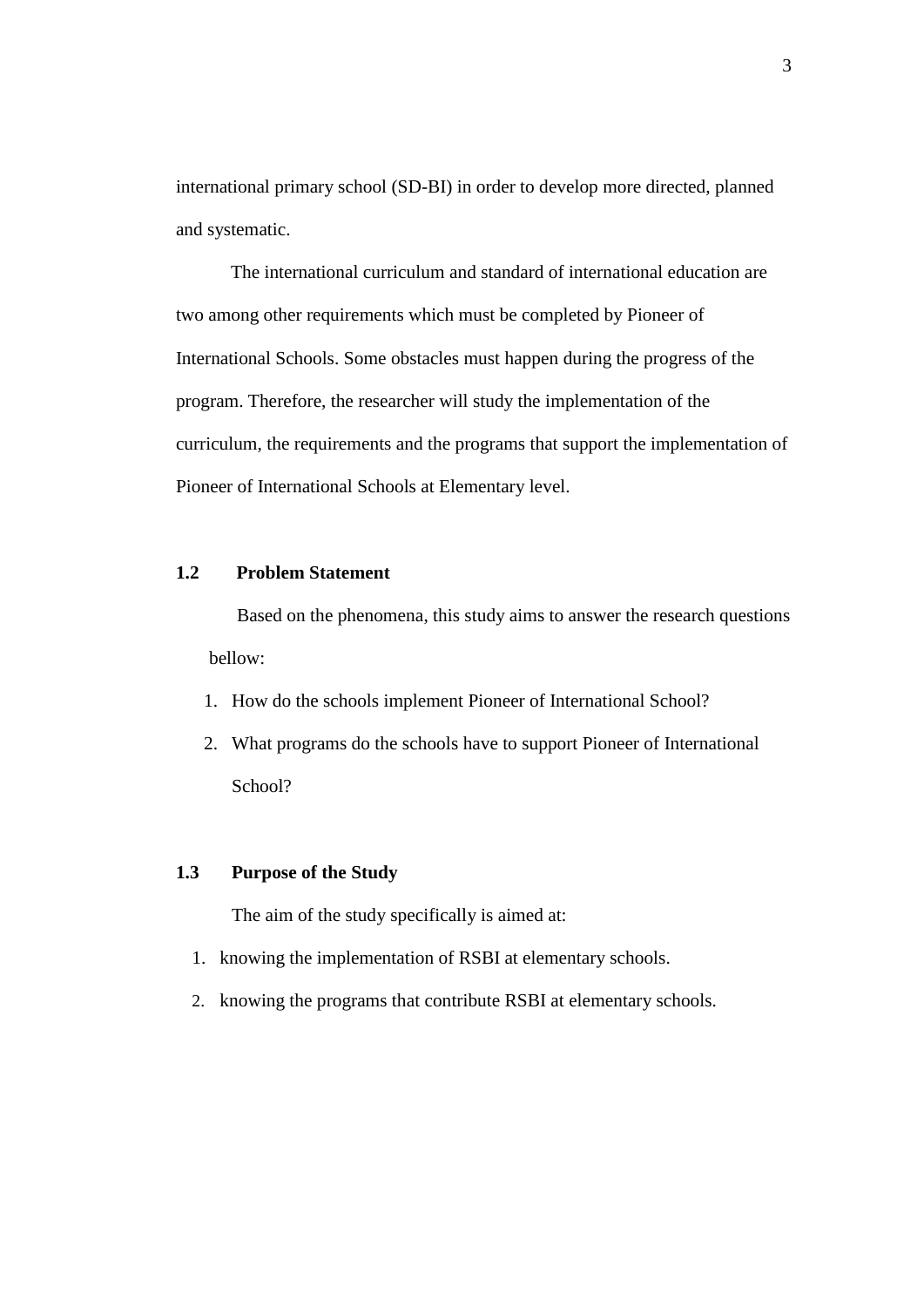### **1.4 Significance of the Study**

The researcher hopes that this study will be useful for the schools which implement RSBI in the school.

Practically:

This study is expected to give good contribution in measuring international schools in the real condition based on the international education.

Theoretically:

The implementation of RSBI covers selecting the curriculum, the references, the programs, the teachers, and the media of being RSBI School. The government has some rules for being RSBI School. The curriculum is based on content standards and competency standards are written in Indonesian and English. The curriculum can be adopted from other country such as Cambridge. Teaching and learning for science and math using bilingual. Here the researcher wants to generalize a theory about the implementation of RSBI for elementary level based on the rules from the government.

## **1.5 Limitation of Study**

In this study, the researcher scopes the study to an implementation of RSBI. Many RSBI schools in Gresik since elementary to senior high school implemented RSBI program. The researcher conducts the study to RSBI which has been implemented in elementary school only because elementary school is the first stage that implemented RSBI with young learners. The researcher believes